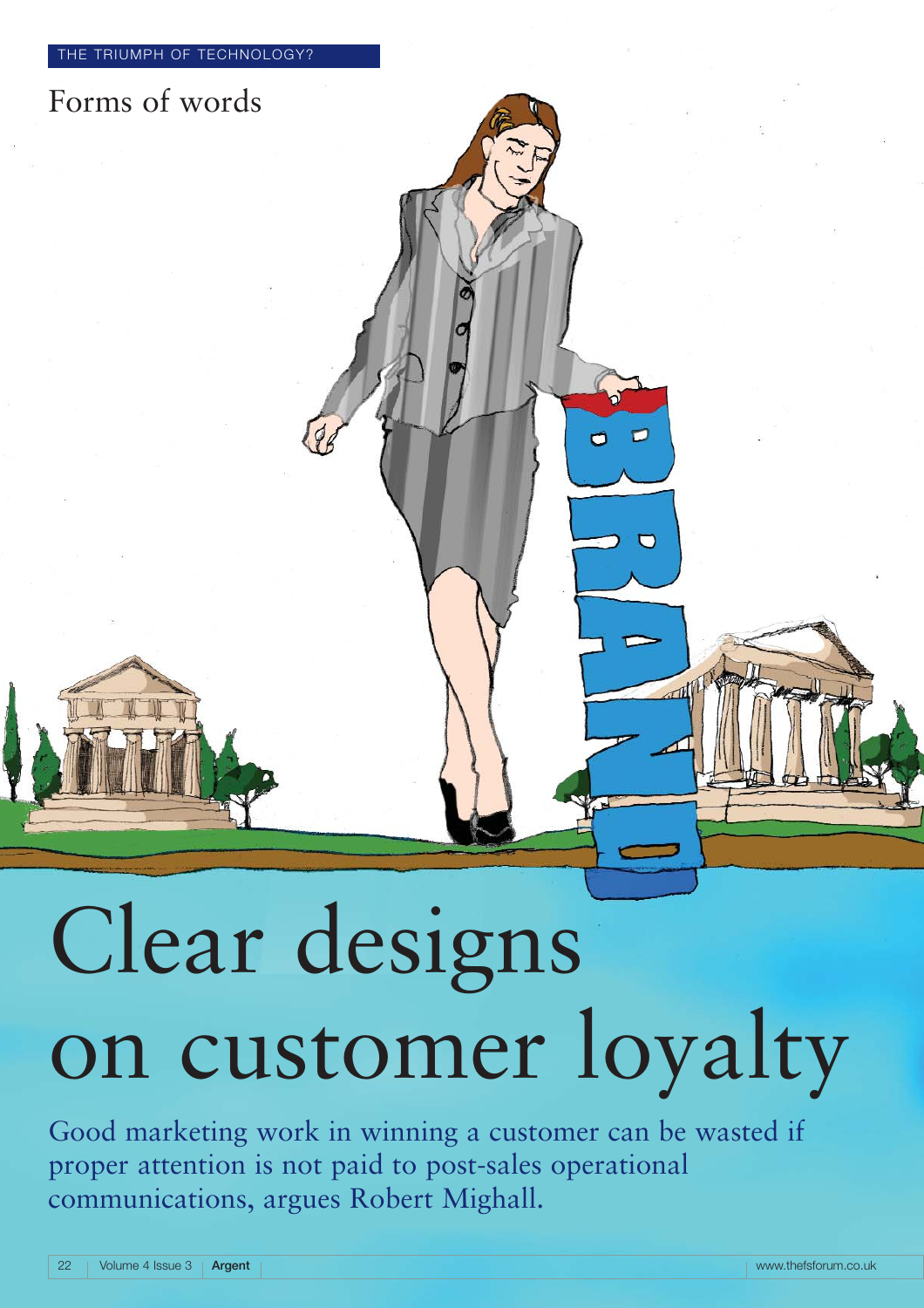I once heard "brand" defined as what people say about you when your back is turned.<sup>1</sup> The phrase struck a chord, and stuck in my head for a number of reasons. It provided a salutary reminder that the bestlaid plans of marketing professionals are only as good as the realities their customers experience, and that an impromptu bad-mouthing can have more lasting impact on your image than all the promises made above, below and through the line. But it also reinforces the fact that it is often the details, the technicalities, the areas that are neglected or assumed to be left to others, that can make or break a brand. Turn your back on these in pursuit of more attentiongrabbing concerns, and you might find your brand seriously undermined.

Consider the relative lack of attention given to, for example, forms, bills, customer letters, instructional materials, on-line resources and other such customerfacing materials. Such things are generally considered the domain of an "information designer", and usually upstaged by their sexier sisters in advertising, direct marketing and corporate identity. Information design tends to be overlooked by marketers; regarded as a rather dry technical necessity and assumed to be entirely the preserve of "operations". But such thinking and practice can turn post-sales operational communications into a brand's Achilles heel. Given an ideal customer life-cycle, the efficiencies of retaining rather than winning customers, and the general lack of trust in financial services providers, this is clearly missing a trick – and, potentially, customers too.

#### **Studying the form**

Good design makes good business sense. The Design Council recently published the results of a tenyear survey on the impact of design on stock market performance.2 This suggested a direct relationship between effective design and financial performance. In the study, sixty-three companies who had been selected for their track record in effective use of design out-performed the FTSE–100 by 200% over the period covered. This doesn't mean *product* design, which every financial services provider undertakes as a matter of competitive necessity. Nor is it confined to headline-grabbing new logos or makeovers. Effective design means sustaining attentiveness and good intention *beyond* the honeymoon period of wooing and winning customers, exciting and rewarding as that may be. It should include the communications that constitute the everyday experience of a company's dealings with its customers. Look after these things and customer satisfaction, retention and loyalty are more likely to look after you, and reward the investment of making the sale.

Whilst information design may require significant technical understanding, its principles are just marketing common sense. It can boil down to applying four essentials: clarity, consistency, personality and empathy.

Whilst **clarity** won't get customers jumping for joy, it is immediately conspicuous when it is absent. When considered and implemented, it can certainly enhance a brand. This is essential in many areas of financial services, where regular and frequent contact through statements and notifications can have measurable

#### The best-laid plans of marketing professionals are only as good as the realities their customers experience.

brand impact. Incorrect content and unclear presentation frustrates and disengages customers, often increasing customer churn.

Think of statements. Whilst the majority of marketing materials are destined to hit the bin with scarcely a glance, statements are scrutinized, kept and frequently filed carefully. So why make things difficult with non-standard formats and tiny print? Clarity is about usability, about consideration.

Which leads me to **empathy**. Putting yourself in the shoes of customers (the shoes that walk away if neglected) should be fundamental to any credible customer relationship management (CRM) policy. At a very basic level, it is about "relating" more effectively to your customers as users – and often impatient, distracted, mistrustful users at that.

Many organizations exacerbate the bureaucratic nature of the information-gathering process by issuing forms that appear to be designed *by* robots *for* robots. We find unfriendly and unsympathetic language, and demands for information without explanations of its relevance (whilst this information is very often already available in a database or CRM system). This is to say nothing of the answer spaces that are too small for purpose, terms and conditions in tiny

#### Whilst clarity won't get customers jumping for joy, it is immediately conspicuous when it is absent.

jargon-clogged type, text set in inappropriate fonts, and on-line forms that scroll down forever instead of being broken into manageable chunks. We've all been there ourselves. And surely such experience should be the point of departure when designing forms.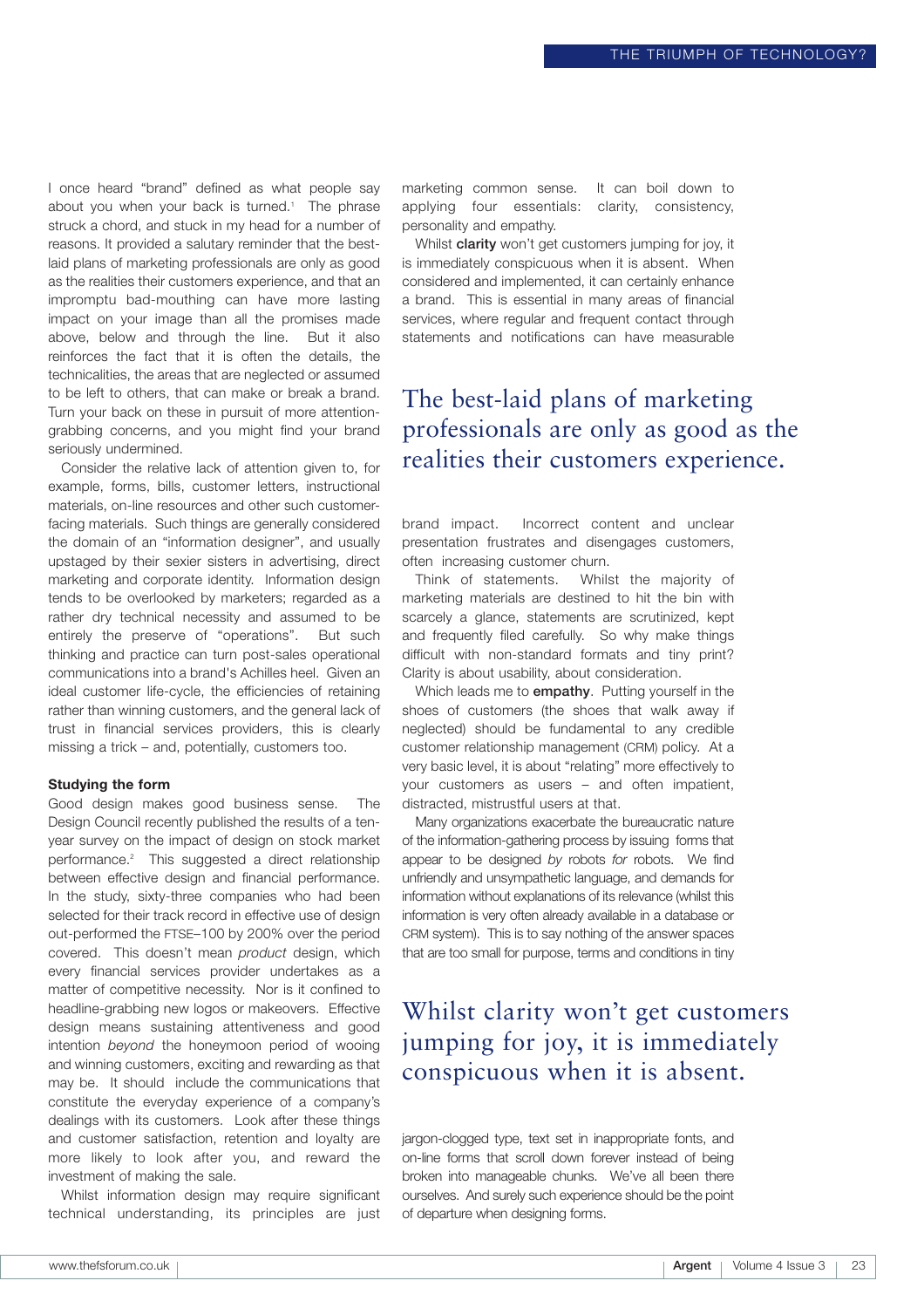Such a perspective might involve using *audience* segmentation to provide communications specifically tailored to customer type or informed by their location or their stage in the relationship. It might mean forms

## If a brand can have a personality, then surely this should be manifest at each and every touchpoint.

that are pre-populated with existing data, routing the customer around unnecessary sections, and providing background information on where to locate associated information and why it is required.

Related to empathy is **personality**, a term not usually associated with the likes of forms, statements and product descriptions, but readily acknowledged as a core component of branding. But if a brand can have a personality, and if this ideally connects with the self-image or aspirations of its core audience, then emphasis on applying "the human touch" were important values that NS&I was determined to see reflected in all its communications.

The human touch (putting empathy to work) was about being "everyday familiar", a trusted approachable friend, honest and straightforward. Demonstrating the human touch, which is one of NS&I's expressed values, was therefore seen as essential. This meant rewording and redesigning application forms to provide as much helpful information as possible whilst still keeping the forms straightforward and easy to understand.

Rather than just telling a customer to write in black capital letters, we explained that "this helps us to process your form faster". And when asking customers to fill in how much money they wanted to invest, we reminded them of the minimum and maximum investment limits. An application checklist and "what to do next" section were also added to make the process as easy as possible. This application of the "human touch" meant that the brand was established whilst also minimizing rejection rates when it came to processing the forms.

# Brands often suffer from a degree of fragmentation that, if found in a human being, would border on the schizophrenic.

surely this should be manifest at each and every touchpoint. *Especially* those that constitute the dayto-day lived reality of brand engagement.

That personality needn't be seen as an optional add-on in this respect is demonstrated by the story of our work with National Savings when it rebranded to National Savings and Investments (NS&I) in 2002. This involved a comprehensive review to see how the traditional values of the 150-year-old organization needed to be brought up-to-date and made relevant to today's customer. Attitudes to saving and investing have changed radically over the period, and NS&I wanted to express a personality that resonated with modern investors but stood out clearly amongst other financial services providers whose personalities were far from trusted.<sup>3</sup>

Research showed that NS&I inspired trust, but was perceived as somewhat old-fashioned, and a bit dull and boring. To underpin the new positioning, a set of values and personality traits were identified. As well as security and integrity, straightforwardness and an

Information design can also assist **consistency** of brand and experience. Brands should never speak with forked tongue. But so many do; often suffering from a degree of fragmentation that, if found in a human being, would border on the schizophrenic. Brands, especially service brands, are only as good as their worst employee. As it was put by Susan Hetrick and Graeme Martin in the last edition of *Argent*: 4

To create strong corporate brands, companies and their HR teams need to … [acknowledge] that every employee is an "ambassador" of the company and can influence a company's reputation.

Who hasn't formed a near-indelible impression of a brand based upon the good (or, more usually, poor) service or attitude of a single employee? But whilst people are notoriously difficult to brand, those other ambassadors of customer interaction – forms, letters and bills – are entirely within a company's control.

There are the obvious things, like consistent look and feel, that should allow customers to know at a